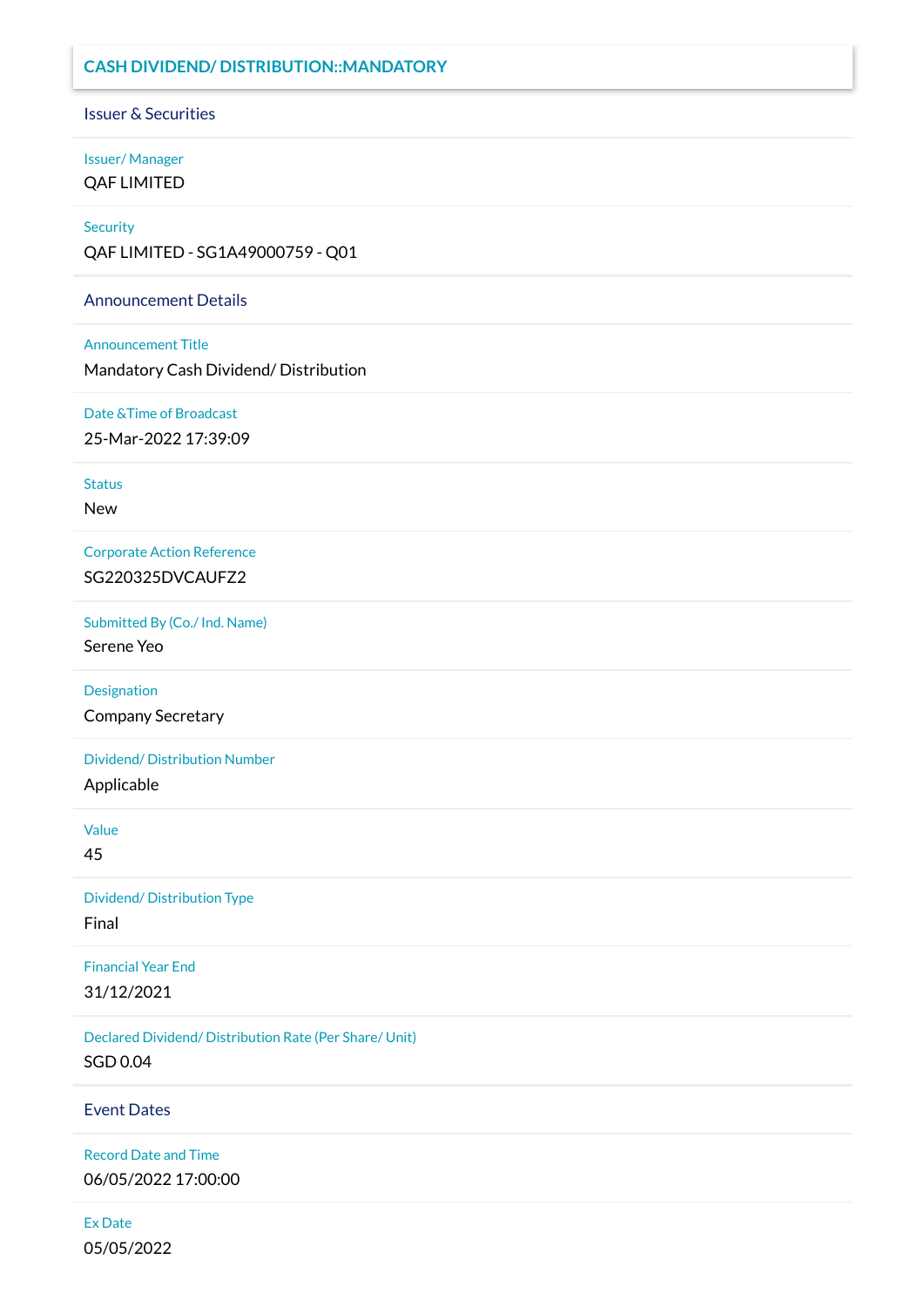## Dividend Details

### Payment Type

Tax Exempted (1-tier)

Gross Rate (Per Share) SGD 0.04

Net Rate (Per Share)

SGD 0.04

Pay Date 25/05/2022

Gross Rate Status

Actual Rate

Attachments

QAF [Announcement -](https://links.sgx.com/1.0.0/corporate-announcements/DS8I30T2SDRU5I4O/708388_QAF%20Announcement%20-%20Notice%20of%20Record%20Date_final%20dividend%20FY2021.pdf) Notice of Record Date final dividend FY2021.pdf

Total size =82K MB

Applicable for REITs/ Business Trusts/ Stapled Securities